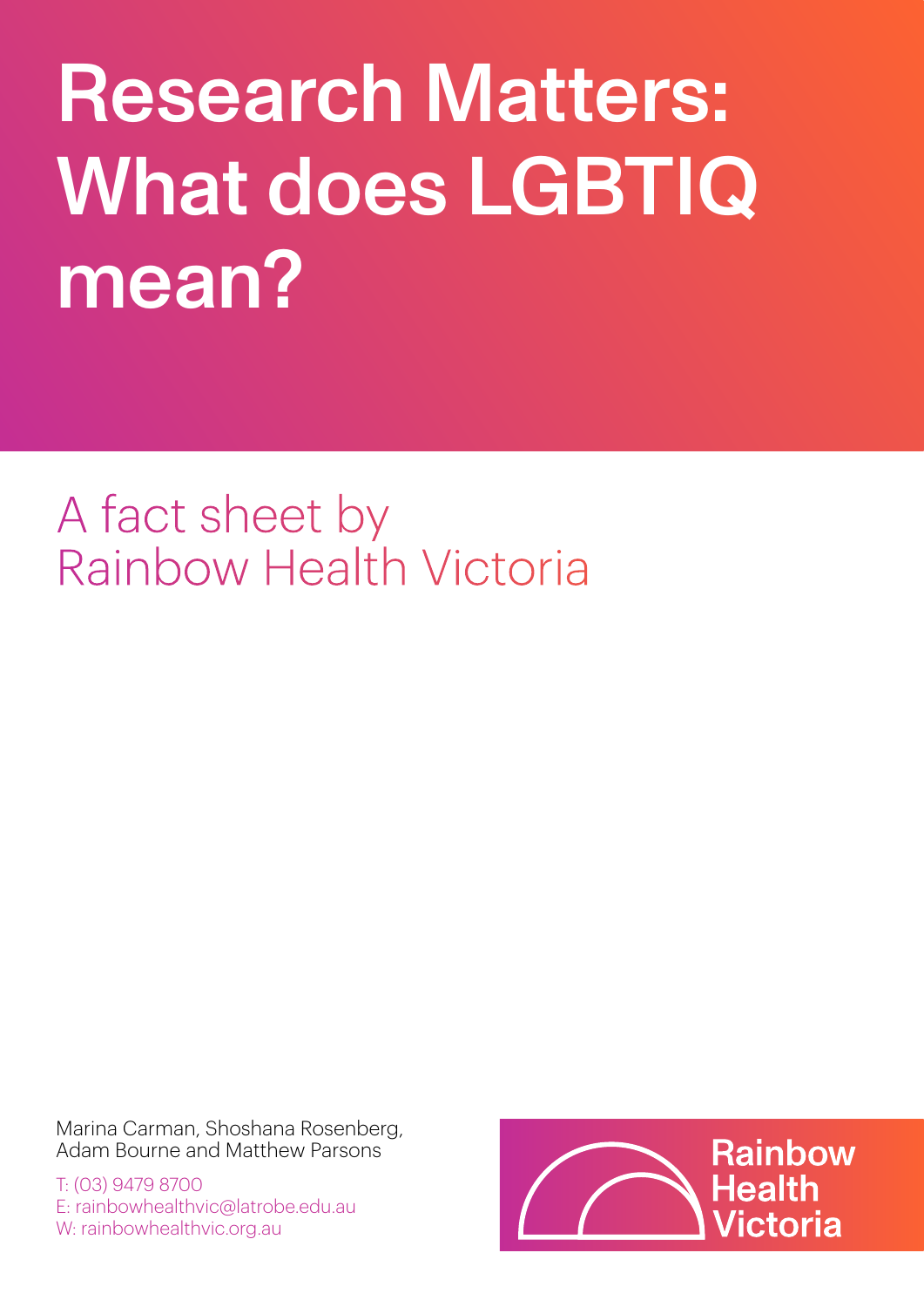# 1. Introduction

Lesbian, gay, bisexual, trans and gender diverse, intersex and queer (LGBTIQ) communities are made up of diverse individuals. Communities included within this commonly-used umbrella term have distinct experiences and needs, and different histories of collective identity and organisation. In Australia, the term LGBTIQ**\*** has arisen in recognition of common experiences of legal and social marginalisation on the basis of dominant social norms around sex, gender and sexuality.

Social and cultural understandings vary from country to country, and different acronyms and terms are used across developed and developing countries. Globally, many LGBTIQ people still face criminalisation<sup>1</sup> and violent repression. Even with greater legal protections in countries like Australia, LGBTIQ people face significant stigma and discrimination, with negative socioeconomic and health implications.<sup>2-4</sup>

In many countries, LGBTIQ communities have come together to organise campaigns for legal equality and policy change,<sup>5,6</sup> community-controlled services,<sup>7,8</sup> pride events<sup>9</sup> and advocacy for programs and organisational practices that promote inclusion. In Australia, LGBTIQ communities have therefore also defined themselves in celebration and solidarity, rather than allowing themselves to be defined by marginalisation and 'difference'.

The broad concepts of sex, gender and sexuality outlined here are important in understanding the experiences and needs of LGBTIQ communities in Australia. These concepts defy strict definition, and are regularly confused and conflated. This paper will examine each concept separately as well as looking at how they inter-relate.

## 2. Sex

Sex in this context is a term that refers to the social understanding that biological characteristics should

#### Rainbow Health Victoria: Evidence + Advocacy + Action

Rainbow Health Victoria is a program that supports lesbian, gay, bisexual, trans and gender diverse, intersex and queer (LGBTIQ) health and wellbeing through research and knowledge translation, training, resources, policy advice and service accreditation through the Rainbow Tick. We're located within the Australian Research Centre in Sex, Health and Society at La Trobe University and are funded by the Victorian government.

Research Matters is a series of information resources produced by Rainbow Health Victoria that:

- $\triangleright$  draws together the latest research on LGBTIQ health and wellbeing
- $\triangleright$  promotes knowledge on the key issues involved in LGBTIQ inclusion
- $\blacktriangleright$  assists communities, organisations, service providers and government in implementing policies and programs to improve health, wellbeing and inclusion

This issue focusses on some key concepts that help in understanding what the acronym LGBTIQ means.

be used to assign to individuals the label of 'male' or 'female' at birth. Sex is commonly biologically and anatomically categorised on the basis of a combination of chromosomes, genitalia, reproductive organs, hormonal profiles and secondary sex characteristics that are commonly understood to be either 'male' or 'female'. Yet these markers of sex are not strictly binary, and there is a lack of scientific consensus on a categorical definition of sex.<sup>10,11</sup> Feminist scholars have made the point that many definitions of sex are also infused with gendered assumptions. For instance, hormones are routinely

**<sup>\*</sup>** Variations of the acronym LGBTIQ are used in Australia to take account of other identities, such as asexuality. Acronym choice can also vary depending on the groups or issues being discussed. For instance, LGBTIQA+ is more commonly used amongst young people, while many older people do not identify with the term 'queer' so LGBTI is often used. Some research studies only include some communities within the acronym (e.g. LGB or LGBTQ).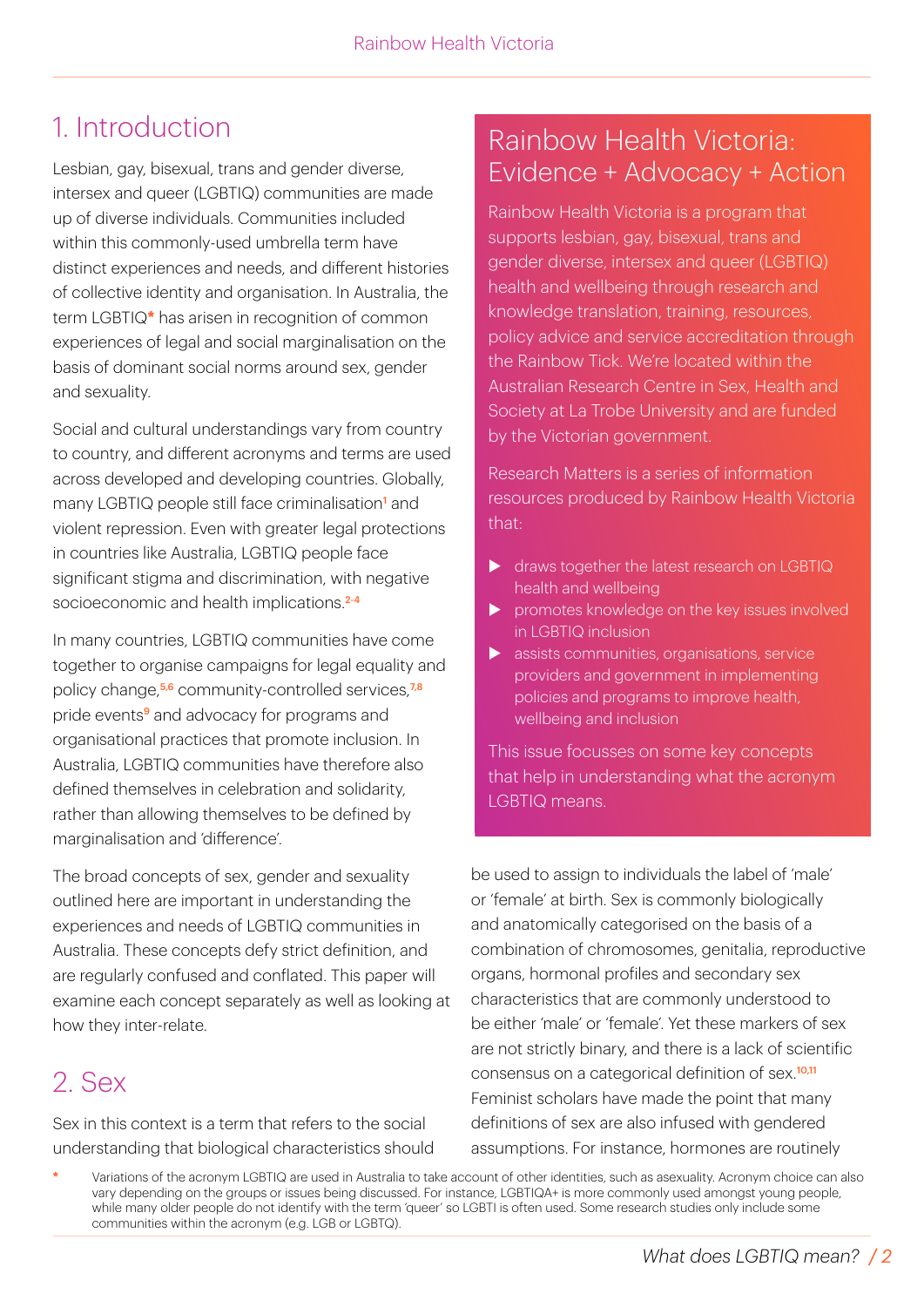described as 'male' and 'female' despite usually being present in all bodies in different quantities.<sup>12</sup>

Human bodies do not conform to neat categorisation, and some people are born with distinct variations in these sex characteristics.<sup>13</sup> There are over 40 described variations with different physical presentations — some of which are observed at birth, and others that do not present until puberty or even later in life.14 Some (but not all) people with an intersex variation will understand and describe themselves as such.

Children born with an observable intersex variation are most often still assigned a binary sex (male/female), and medical professionals continue to enact invasive surgical and hormonal interventions to align their bodies with this sex assigned at birth.<sup>15</sup> Community advocates argue strongly against these interventions to 'normalise' intersex bodies, on the grounds of their lack of medical necessity and the absence of meaningful consent on the part of the child.<sup>16,17</sup>

Being a person with an intersex variation is often confused with being trans and gender diverse, both by clinicians and the general public.<sup>18,19</sup> Intersex people may or may not affirm their gender in line with the sex they were assigned at birth. Most intersex people grow up to be heterosexual,<sup>20</sup> but can also be gay, lesbian, bisexual or use another term that denotes same or multi-gender attraction. Despite some crossover between LGBTIQ experiences, the term 'intersex' is distinctly about a person's body diversity rather than identifying as transgender or sexually diverse.

#### 3. Gender

Many cultures around the world, including Australia, have a dominant perception of gender as being limited to a binary where every person is either 'male' or 'female'.<sup>21</sup> This categorisation is reinforced through gender norms that allocate various aspects of appearance, behaviour and personality as 'masculine' and 'feminine'. However, these ideas are highlycontested, socially-constituted and culturally-specific

— including characteristics that can change over the course of life, and that vary within genders more than between them<sup>22</sup>

Within an assumed binary system, gender and sex form a singular unit, where individuals who were assigned female at birth are viewed as women, and those assigned male at birth are viewed as men.<sup>23</sup>

The word cisgender is used to mean people whose gender identity aligns with the social expectations of the sex they were assigned at birth. For many people, their gender identity sits comfortably within this construct. However, others experience and think about their gender in ways that challenge or contradict a strict distinction and alignment between sex and gender. An overarching term often used to describe people whose gender identity does not align with the social expectations of the sex they were assigned at birth is trans and gender diverse, although others may use other terms.

Rigid gender norms reinforce attitudes that being 'male' or 'female' are the only 'normal' and 'natural' ways to experience and express gender. Because their identities are a challenge to rigid gender norms, trans and gender diverse people are often treated as though they are socially or morally unacceptable. This can lead to significant stigma and discrimination or unnecessary and damaging clinical interventions.

Dominant social and cultural assumptions about gender reinforce the idea that it is biologically pre-determined and unchanging, but this fails to recognise and validate the ways that gender evolves and changes collectively over time and individually for many people. Binary and rigid gender norms also reinforce inequality for women, and generate experiences of exclusion for anyone who does not fit stereotypical ideals of 'masculine' and 'feminine'.<sup>24</sup>

# 4. Sexuality

Sexuality is often defined as the experience of sexual attraction, behaviour and identity.<sup>25,26</sup> Sexual attraction (how you feel) is different to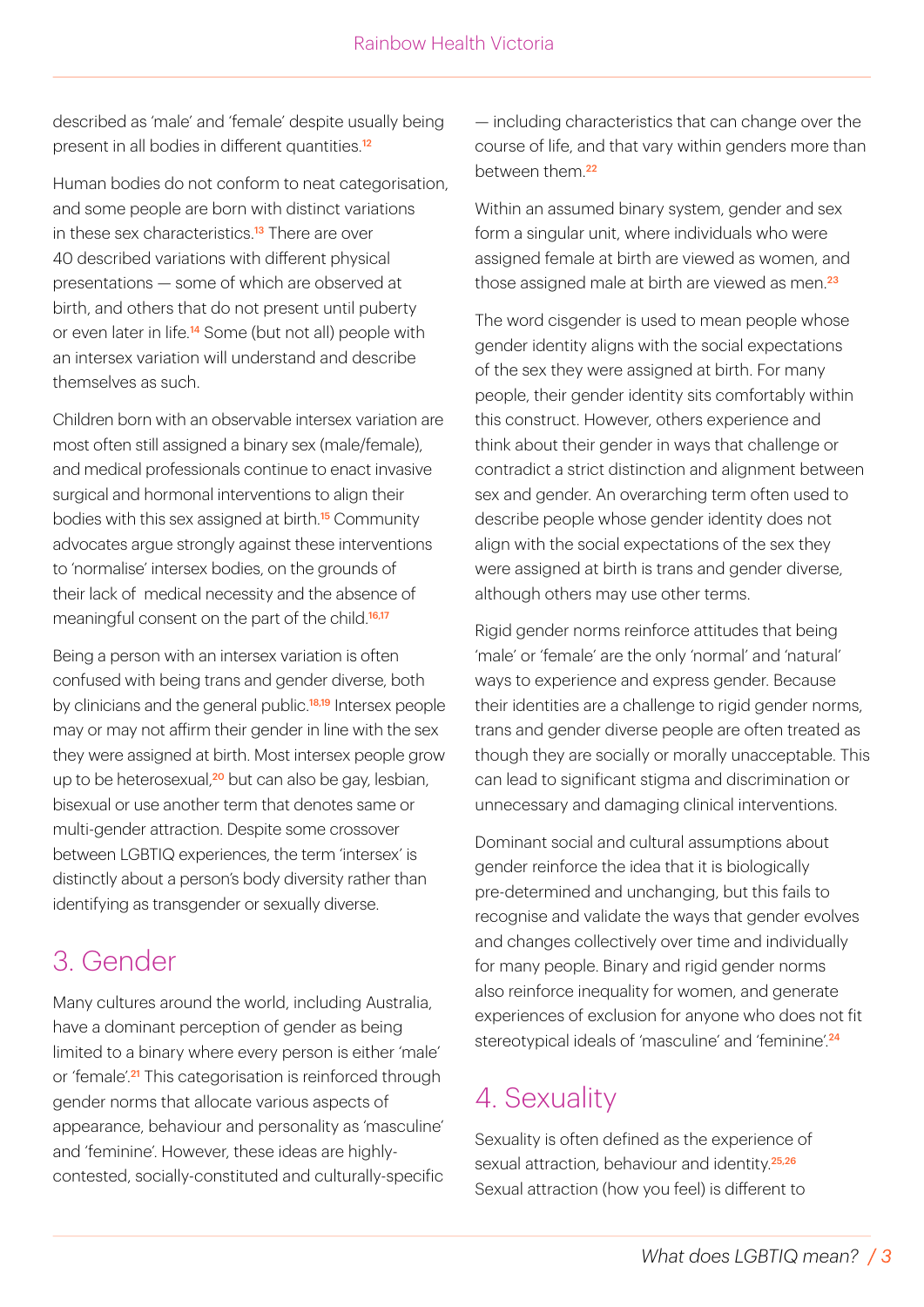sexual behaviour (what you do or have done). These factors influence, but don't necessarily determine, your sexual identity (how you feel about and describe yourself). This can be linked or separate to experiences of love and romantic attraction.

If an individual is predominantly attracted to, or has sex with, people of a different gender then they may identify as heterosexual. If someone is predominantly attracted to, or has sex, with people of the same gender they will often identify as gay or lesbian. Other people are attracted to, or have sex with, people of more than one gender, or are attracted to people regardless of gender — often using the terms bisexual or pansexual. Some people may experience minimal sexual desire or no desire at all, and may identify as asexual.27 Others use different terms or no terms at all.

Sexuality is not simple and is not necessarily static. People may be attracted to, or have sex with, people outside of their described sexual identity.<sup>28,29</sup> Others may identify as bisexual while being in what many may perceive as a 'heterosexual' relationship.<sup>30,31</sup> Sexuality and sexual identity can also change throughout a person's life<sup>32</sup>  $-$  based on their social environment, degree of openness about their sexuality, or because of the different people they meet and fall in love with.

Rigid gender norms are linked to the idea that the only 'normal' and 'natural' relationship is heterosexual; this is called heteronormativity.<sup>33</sup> People with sexualities that fall outside of this can be made to feel that there is something wrong with them, their feelings and their relationships. Heteronormativity also produces social pressure to conform to norms regarding relationships and sexuality in other ways, e.g. monogamy and choosing whether to have children.

Across the different experiences of gender and sexuality described here, the term queer — which was historically a slur — has been reclaimed and come to mean having a diverse sexuality or gender identity or experience. There are also many other terms that individuals or groups have created to describe their

sex, gender or sexual identity, which may or may not be used alongside the terms described above.

### 5. Pride and belonging

Much existing research on LGBTIQ communities has focused on the difficulties they face, but there is an organised solidarity among LGBTIQ communities and many other positive and enriching aspects of the lives of LGBTIQ people.

Studies have indicated that many LGBT people experience loving relationships and a sense of belonging within their communities.<sup>3,34</sup> Others report positive life experiences that come from challenging norms, finding an authentic self, and consciously constructing social networks and communities. These are related to experiences of self-acceptance, belonging, activism, freedom and empathy.<sup>35</sup> Many LGBTQ people report finding comfort and pleasure through engaging openly and honestly with themselves about their gender or sexuality,<sup>36</sup> finding others who are like them, and creating personal and social spaces where they are able to fully live out their identities and desires.<sup>37,38</sup> This includes forming 'families of choice'39 with other LGBTIQ people.

Some trans and gender diverse people have consciously reframed their experiences as 'gender euphoria'40 — a sense of positive gender belonging and pride — in contrast to narratives of dysphoria. There is also a growing focus in research and advocacy on moving beyond a pathologising approach to the health and wellbeing of people with intersex variations, towards inclusion of intersex peoples' perspectives, body autonomy and rights.<sup>14</sup>

While further research is needed to better understand these experiences, it is also worth noting the development of the acronym QTIPOC (Queer, Transgender and Intersex People of Colour). This acronym was self-created by these communities to describe their unique experiences of compounding marginalisation and to signal pride and belonging across these identities. In Australia, other specific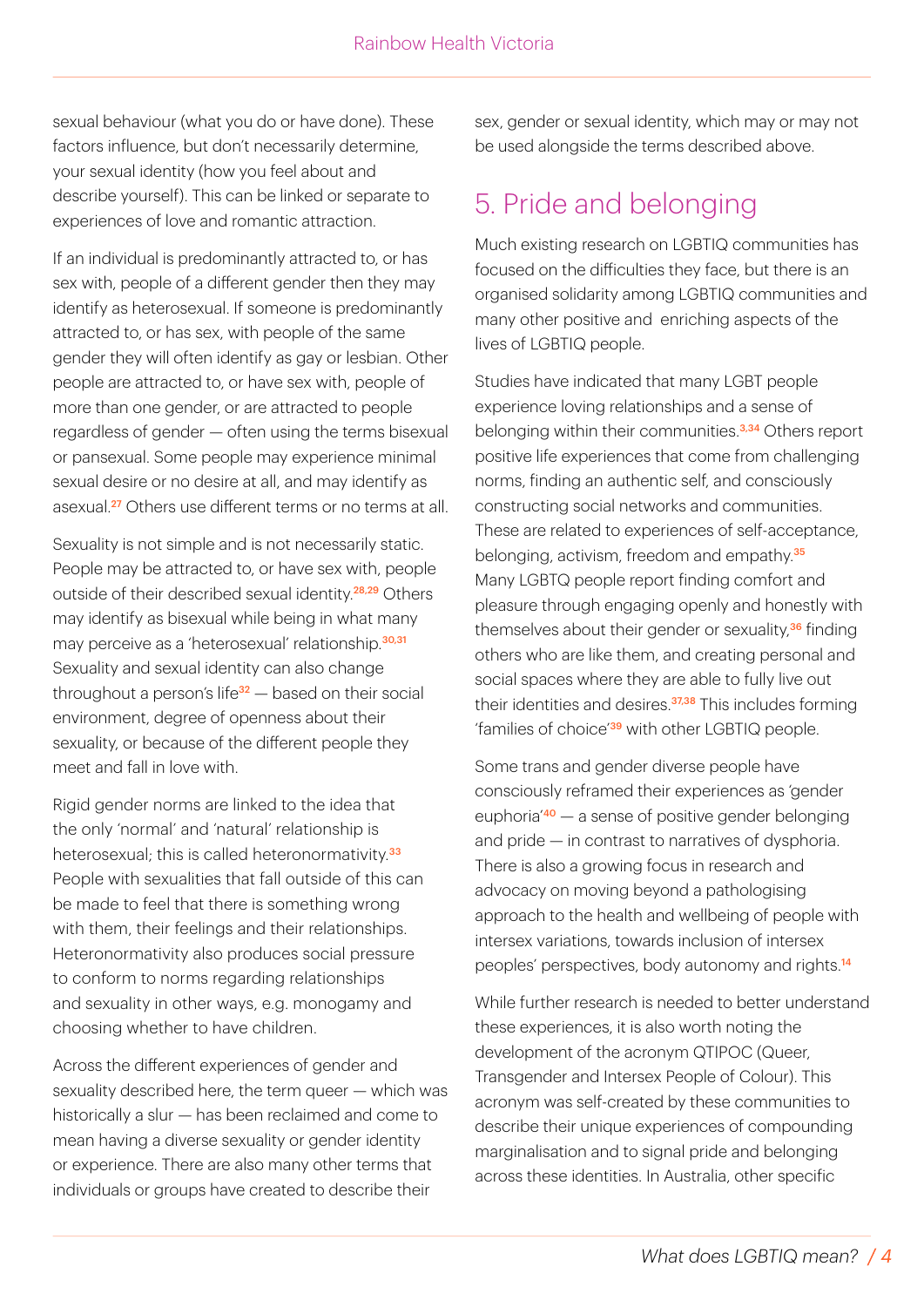terms can be used by Aboriginal people, such as brotherboy and sistergirl.<sup>41</sup>

#### 6. Conclusion

Engaging with the concepts of sex, gender and sexuality outlined above is vital in understanding the experiences and needs of LGBTIQ communities. It is important to continue to investigate how these concepts play out for LGBTIQ people in different ways and at different times — through ongoing research, community consultation and dialogue. This lays the foundation for building greater understanding of the legal, political, social and organisational change required for meaningful LGBTIQ inclusion.

#### References

- **1.** [Kenny C, Patel D. Norms and reform: Legalizing homosexuality](https://www.cgdev.org/publication/norms-and-reform-legalizing-homosexuality-improves-attitudes)  improves attitudes. Washington: Center for Global Development Working Paper, 2017.
- **2.** Robinson KH, Bansel P, Denson N, Ovenden G, Davies C. Growing up queer: Issues facing young Australians who are [gender variant and sexuality diverse. Melbourne: Young and](https://researchdirect.westernsydney.edu.au/islandora/object/uws:24414/)  Well Cooperative Research Centre; 2014.
- **3.** [Lyons A, Hill A, McNair R, Carman M, Bourne A. Private Lives](https://opal.latrobe.edu.au/ndownloader/files/29080047)  3: The health and wellbeing of LGBTIQ people in Australia. Melbourne: Australian Research Centre in Sex, Health and Society; 2020, forthcoming.
- **4.** [Reisner SL, Poteat T, Keatley JA, Cabral M, Mothopeng](https://doi.org/10.1016/S0140-6736(16)00684-X)  T, Dunham E, et al. Global health burden and needs of transgender populations: a review. The Lancet. 2016;388(10042):412-36.
- **5.** Thoreson RR. Transnational LGBT activism: Working for sexual rights Worldwide. Minneapolis: University of Minnesota Press; 2014.
- **6.** Bernstein M, Naples NA. Sexual citizenship and the pursuit of relationship-recognition policies in Australia and the United States. Women's Studies Quarterly. 2010;38(1/2):132-56.
- **7.** [Martos AJ, Wilson PA, Meyer IH. Lesbian, gay, bisexual, and](https://doi.org/10.1371/journal.pone.0180544)  transgender (LGBT): Origins, evolution, and contemporary landscape. PLoS One. 2017; 12(7): e0180544.
- **8.** [Brown G, Westle A, Bourne A, Ellard J. The influence of AFAO,](https://www.latrobe.edu.au/__data/assets/pdf_file/0004/1049215/The-influence-of-AFAO,-AIDS-Councils-and-Communities-Summary-Report.pdf)  AIDS Councils and communities: How, when and where are gay and bisexual men influenced about HIV? Melbourne: Australian Research Centre in Sex, Health and Society, La Trobe University; 2018.
- **9.** [Bruce KMF. Pride parades: How a parade changed the world.](https://www.jstor.org/stable/j.ctt1bj4sds) New York: NYU Press; 2016.
- **10.** Karkazis K, Jordan-Young R, Davis G, Camporesi S. Out of [Bounds? A Critique of the New Policies on Hyperandrogenism](https://doi.org/10.1080%2F15265161.2012.680533)  in Elite Female Athletes. The American Journal of Bioethics. 2012; 12(7):3-16.
- **11.** Fausto-Sterling A. Gender/Sex, Sexual Orientation, and [Identity Are in the Body: How Did They Get There? The Journal](https://doi.org/10.1080/00224499.2019.1581883)  of Sex Research. 2019;56(4-5):529-555.
- **12.** [Fausto-Sterling A. Sexing the Body: Gender Politics and the](https://www.hachette.com.au/anne-fausto-sterling/sexing-the-body-gender-politics-and-the-construction-of-sexuality)  Construction of Sexuality. New York: Basic Books; 2000.
- **13.** [Ainsworth, C. Sex redefined. Nature. 2015;518:288-291.](https://doi.org/10.1038/518288a)
- **14.** [Intersex Human Rights Australia. Intersex population figures.](https://ihra.org.au/16601/intersex-numbers/) Melbourne: Intersex Human Rights Australia; 2013.
- **15.** [Davis G, Murphy EL. Intersex bodies as states of exception: An](http://doi.org/10.1353/ff.2013.0022)  empirical explanation for unnecessary surgical modification. Feminist Formations. 2013;25(2):129-52.
- **16.** Uslan SS. What parents don't know: Informed consent, [marriage, and genital-normalizing survey on intersex children.](https://www.repository.law.indiana.edu/ilj/vol85/iss1/8/)  Indiana Law Journal. 2010;85:301.
- **17.** Jones T. Intersex studies: A systematic review of international health literature. Sage Open. 2018;8(2):1-22.
- **18.** Klöppel U. Who has the right to change gender status? Drawing boundaries between inter- and transsexuality. In: [Holmes M, editor. Critical Intersex. London: Routledge; 2016.](https://www.taylorfrancis.com/chapters/edit/10.4324/9781315575018-8/right-change-gender-status-drawing-boundaries-inter-transsexuality-ulrike-kl%C3%B6ppel)
- **19.** Bettcher TM. Intersexuality, transgender, and transsexuality. [In: Disch L, Hawkesworth M, editors. The Oxford handbook of](https://doi.org/10.1093/oxfordhb/9780199328581.013.21)  feminist theory. Oxford: Oxford University Press; 2015. p. 407.
- **20.** [Greenberg JA. Intersexuality and the law: Why sex matters.](https://nyupress.org/9780814731895/intersexuality-and-the-law/)  New York: NYU Press; 2012.
- **21.** Dietert M, Dentice D. Growing up trans: Socialization and the [gender binary. Journal of GLBT Family Studies. 2013;9\(1\):24-42.](https://doi.org/10.1080/1550428X.2013.746053)
- **22.** [Reis HT and Carothers BJ. Black and white or shades of gray:](https://doi.org/10.1177%2F0963721413504105)  Are gender differences categorical or dimensional? Current Directions in Psychological Science. 2014;23(1) 19–26.
- **23.** [Markman ER. Gender identity disorder, the gender binary, and](https://doi.org/10.1080/00377317.2011.616839)  transgender oppression: Implications for ethical social work. Smith College Studies in Social Work. 2011;81(4):314-27.
- **24.** [Hyde JS, Bigler RS, Joel D, Tate CC, Van Anders SM. The future](https://psycnet.apa.org/doi/10.1037/amp0000307)  of sex and gender in psychology: Five challenges to the gender binary. American Psychologist. 2019;74(2):171-93.
- **25.** Kovic A, Hampson P, Gonsiorek JC. Sexual identity and [sexual orientation. The International Encyclopedia of Human](https://doi.org/10.1002/9781118896877.wbiehs455)  Sexuality. 2015:1115-354.
- **26.** Richters J, Altman D, Badcock PB, Smith AM, de Visser R, [Grulich AE, et al. Sexual identity, sexual attraction and sexual](https://doi.org/10.1071/sh14117)  experience: the Second Australian Study of Health and Relationships Sexual Health. 2014;11(5) 451-460.
- **27.** Van Houdenhove E, Gijs L, T'Sjoen G, Enzlin P. Asexuality: [Few facts, many questions. Journal of Sex & Marital Therapy.](https://doi.org/10.1080/0092623X.2012.751073) 2014;40(3):175-92.
- **28.** [Vrangalova Z, Savin-Williams RC. Mostly heterosexual and](https://doi.org/10.1007/s10508-012-9921-y)  mostly gay/lesbian: Evidence for new sexual orientation identities. Archives of Sexual Behavior. 2012;41(1):85-101.
- **29.** Katz-Wise SL. Sexual fluidity in young adult women and [men: associations with sexual orientation and sexual identity](https://doi.org/10.1080/19419899.2013.876445)  development. Psychology and Sexuality. 2015;6(2):189-208.
- **30.** Hayfield N, Clarke V, Halliwell E. Bisexual women's [understandings of social marginalisation: 'The heterosexuals](https://doi.org/10.1177%2F0959353514539651)  don't understand us but nor do the lesbians'. Feminism and Psychology. 2014;24(3):352-72.
- **31.** [Roberts TS, Horne SG, Hoyt WT. Between a gay and a straight](https://doi.org/10.1080/15299716.2015.1111183)  place: Bisexual individuals' experiences with monosexism. Journal of Bisexuality. 2015;15(4):554-69.